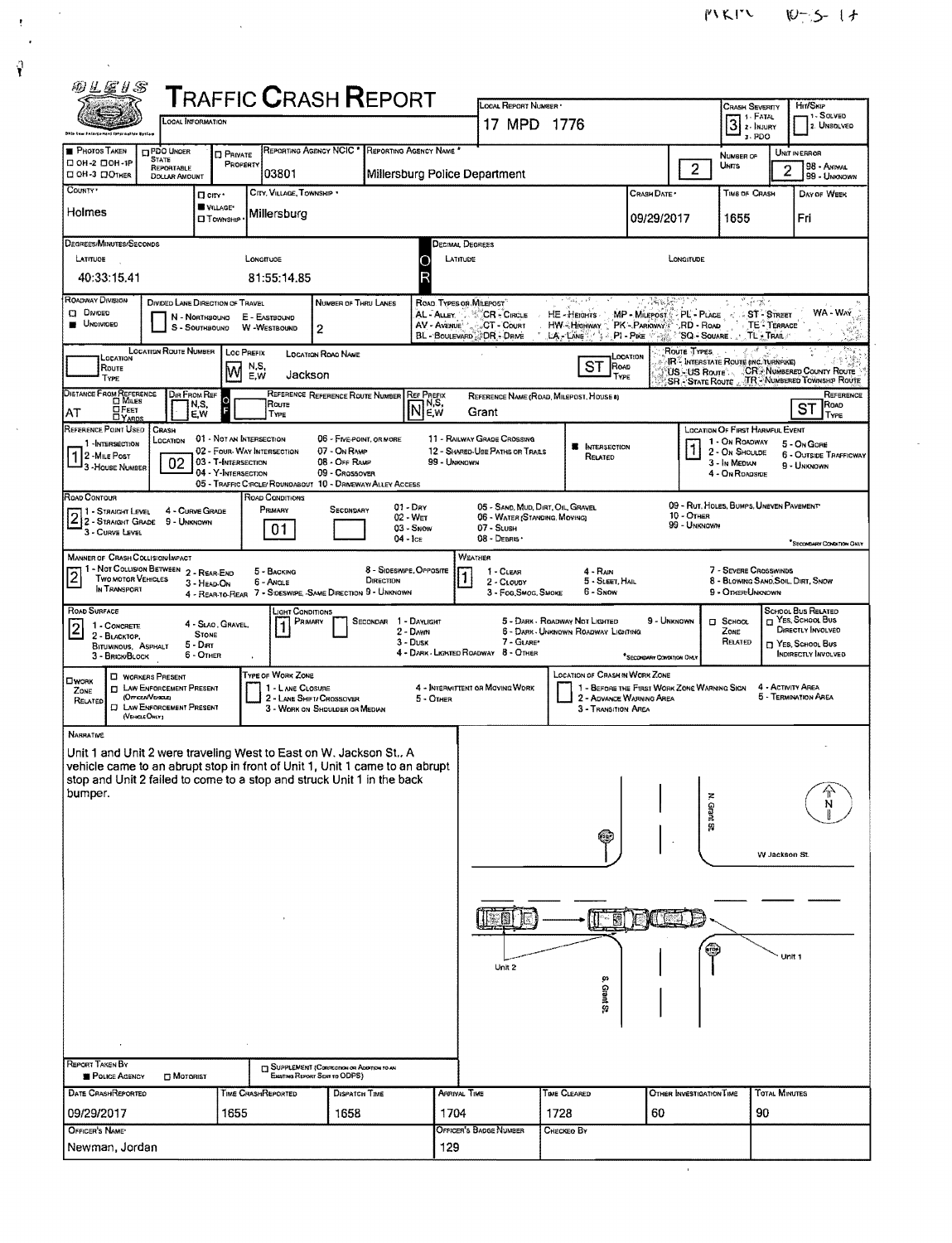|                                                                                                       | <b>I J</b> NIT                                                                                                                                                                                                                                                                                              |                                                                                                                                                                                                    |                                                                                                                                                                                                                                                                                                                                                 |                                                                                                                                                                                                                                                                                       |                                                                                  |                                                                                                                           |                                                                                                                                                                                        | LOCAL REPORT NUMBER                                                                                                                                   |                                                                                                                                  |                                                                                                                                                                                                                                                               |
|-------------------------------------------------------------------------------------------------------|-------------------------------------------------------------------------------------------------------------------------------------------------------------------------------------------------------------------------------------------------------------------------------------------------------------|----------------------------------------------------------------------------------------------------------------------------------------------------------------------------------------------------|-------------------------------------------------------------------------------------------------------------------------------------------------------------------------------------------------------------------------------------------------------------------------------------------------------------------------------------------------|---------------------------------------------------------------------------------------------------------------------------------------------------------------------------------------------------------------------------------------------------------------------------------------|----------------------------------------------------------------------------------|---------------------------------------------------------------------------------------------------------------------------|----------------------------------------------------------------------------------------------------------------------------------------------------------------------------------------|-------------------------------------------------------------------------------------------------------------------------------------------------------|----------------------------------------------------------------------------------------------------------------------------------|---------------------------------------------------------------------------------------------------------------------------------------------------------------------------------------------------------------------------------------------------------------|
|                                                                                                       |                                                                                                                                                                                                                                                                                                             |                                                                                                                                                                                                    |                                                                                                                                                                                                                                                                                                                                                 |                                                                                                                                                                                                                                                                                       |                                                                                  |                                                                                                                           |                                                                                                                                                                                        |                                                                                                                                                       | 17 MPD 1776                                                                                                                      |                                                                                                                                                                                                                                                               |
| UNIT NUMBER<br>OWNER ADDRESS: CITY, STATE, ZIP                                                        | OWNER NAME: LAST, FIRST, MIDDLE ( $\Box$ SAME AS DRIVER )<br>Stroud, Dusty, L<br>□ SAME AS DRIVER)                                                                                                                                                                                                          |                                                                                                                                                                                                    |                                                                                                                                                                                                                                                                                                                                                 |                                                                                                                                                                                                                                                                                       |                                                                                  | OWNER PHONE NUMBER<br>330-988-2141                                                                                        |                                                                                                                                                                                        | <b>DAMAGE SCALE</b><br>2                                                                                                                              | <b>DAMAGE AREA</b><br>FRONT<br>п                                                                                                 |                                                                                                                                                                                                                                                               |
|                                                                                                       |                                                                                                                                                                                                                                                                                                             |                                                                                                                                                                                                    |                                                                                                                                                                                                                                                                                                                                                 |                                                                                                                                                                                                                                                                                       |                                                                                  |                                                                                                                           |                                                                                                                                                                                        |                                                                                                                                                       | 1 - NONE                                                                                                                         | □                                                                                                                                                                                                                                                             |
|                                                                                                       | 14770 TR 467, Lakeville, OH, 44638<br>LP STATE LICENSE PLATE NUMBER                                                                                                                                                                                                                                         |                                                                                                                                                                                                    | <b>VEHICLE IDENTIFICATION NUMBER</b>                                                                                                                                                                                                                                                                                                            |                                                                                                                                                                                                                                                                                       |                                                                                  |                                                                                                                           |                                                                                                                                                                                        | # Occupants                                                                                                                                           | 2 - MINOR                                                                                                                        |                                                                                                                                                                                                                                                               |
| OН                                                                                                    | FBD6334                                                                                                                                                                                                                                                                                                     |                                                                                                                                                                                                    |                                                                                                                                                                                                                                                                                                                                                 |                                                                                                                                                                                                                                                                                       |                                                                                  |                                                                                                                           |                                                                                                                                                                                        | 3                                                                                                                                                     | 3 - FUNCTIONAL                                                                                                                   | $\Box$<br>□                                                                                                                                                                                                                                                   |
| <b>VEHICLE YEAR</b>                                                                                   | <b>VEHICLE MAKE</b>                                                                                                                                                                                                                                                                                         |                                                                                                                                                                                                    | 1G1AD5F54A7204603<br><b>VEHICLE COLOR</b><br><b>VEHICLE MODEL</b>                                                                                                                                                                                                                                                                               |                                                                                                                                                                                                                                                                                       |                                                                                  |                                                                                                                           |                                                                                                                                                                                        |                                                                                                                                                       |                                                                                                                                  |                                                                                                                                                                                                                                                               |
| 2010                                                                                                  | Chevrolet                                                                                                                                                                                                                                                                                                   | Cobalt                                                                                                                                                                                             |                                                                                                                                                                                                                                                                                                                                                 |                                                                                                                                                                                                                                                                                       |                                                                                  | <b>BLK</b>                                                                                                                |                                                                                                                                                                                        | 4 - DISABLING                                                                                                                                         |                                                                                                                                  |                                                                                                                                                                                                                                                               |
| PROOF OF<br><b>INSURANCE</b><br>SHOWN                                                                 | <b>INSURANCE COMPANY</b><br>Erie Insurance Co.                                                                                                                                                                                                                                                              |                                                                                                                                                                                                    | POLICY NUMBER<br>Towed By<br>Q116706525                                                                                                                                                                                                                                                                                                         |                                                                                                                                                                                                                                                                                       |                                                                                  |                                                                                                                           |                                                                                                                                                                                        |                                                                                                                                                       | 9 - UNKNOWN                                                                                                                      | о                                                                                                                                                                                                                                                             |
|                                                                                                       | CARRIER NAME, ADDRESS, CITY, STATE, ZIP                                                                                                                                                                                                                                                                     |                                                                                                                                                                                                    |                                                                                                                                                                                                                                                                                                                                                 |                                                                                                                                                                                                                                                                                       |                                                                                  |                                                                                                                           |                                                                                                                                                                                        |                                                                                                                                                       |                                                                                                                                  | <b>CARRIER PHONE</b>                                                                                                                                                                                                                                          |
| US DOT<br>HM PLACARO ID NO.                                                                           | VEHICLE WEIGHT GVWR/GCWR<br>1 - LESS THAN OR EQUAL TO 10K LBS<br>2 - 10,001 To 26,000 K Las<br>3 - MORE THAN 26,000K LBS.<br><b>HAZARDOUS MATERIAL</b><br><b>HM CLASS</b><br>$\Box$ Related<br>NUMBER                                                                                                       |                                                                                                                                                                                                    | CARGO BODY TYPE<br>01<br>05 - Loccinc                                                                                                                                                                                                                                                                                                           | 01 - No CARGO BODY TYPE/NOT APPLICABL 09 - POLE<br>  02 - Bus/ VAN (9-15 SEATS, INC DRIVER) 10 - CARGO TANK<br>03 - Bus (16+ Seats, Inc DRIVER)<br>04 - VEHICLE TOWING ANOTHER VEHICLE<br>06 - INTERMODAL CONTAINER CHASIS<br>07 - CARGO VAN/ENCLOSEO BOX<br>08 - GRAIN, CHPS, GRAVEL |                                                                                  | 11 - FLAT BEO<br>12 - Duve<br>13 - CONCRETE MIXER<br>14 - AUTO TRANSPORTER<br>15 - GARBAGE / REFUSE<br>99 - OTHER/UNKNOWN |                                                                                                                                                                                        | <b>TRAFFICWAY DESCRIPTION</b><br>5 - ONE-WAY TRAFFICWAY<br>□ Hit / Skip UNIT                                                                          | 11 - Two Way, Not Divideo<br>4 - Two-WAY, DIVIDED, POSITIVE MEDIANBARRIER                                                        | 2 - Two-Way, Not Divideo, Continuous Left Turn Lane<br>3 - Two-Way, Divideo, Unprotecteo(Painted or Grass >4Ft.) Meoia                                                                                                                                        |
|                                                                                                       | 03 - INTERSECTION OTHER<br>04 - MIDBLOCK - MARKED CROSSWALK<br>05 - TRAVEL LANE - OTHER LOCATION<br>06 - BICYCLE LANE<br>07 - Shoulder/Roadside<br>08 - SIDEWALK<br>09 - MEDIAN/CROSSING ISLANO<br>10 - DRIVE WAY ACCESS<br>11 - SHARED-USE PATH OR TRAIL<br>12 - NON-TRAFFICWAY AREA<br>99 - OTHER/UNKNOWN | 1 - PERSONAL<br>2 - COMMERCIAL<br>3 - GOVERNMENT<br>IN EMERGENCY<br>RESPONSE                                                                                                                       | 99 - UNKNOWN 03 - MID SIZE<br>OR HIT/SKIP                                                                                                                                                                                                                                                                                                       | 02 - COMPACT<br>04 - FULL SIZE<br>05 - Minivan<br>06 - Sport UTILITY VEHICLE<br>07 - PICKUP<br>08 - VAN<br>09 - MOTORCYCLE<br>10 - MOTORIZED BICYCLE<br>11 - SNOWMOBILE/ATV<br>12 - OTHER PASSENGER VEHICLE                                                                           |                                                                                  |                                                                                                                           | 17 - TRACTOR/SEMI-TRAILER<br>18 - TRACTOR/DOUBLE<br>19 - TRACTOR/TRIPLES                                                                                                               | 14 - SINGLE UNIT TRUCK; 3+ AXLES<br>15 - SINGLE UNIT TRUCK / TRAILER<br>16 - TRUCK/TRACTOR (BOBTAL)<br>20 - OTHER MED/HEAVY VEHICLE<br>HAS HM PLACARD |                                                                                                                                  | 22 - BUS (16+ SEATS, INC DRIVER)<br>NON-MOTORIST<br>23 - ANIMAL WITH RIDER<br>24 - ANIMAL WITH BUGGY, WAGON, SURREY<br>25 - BICYCLE/PEDACYCLIST<br>26 - PEDESTRIAN/SKATER<br>27 - OTHER NON-MOTORIST                                                          |
| SPECIAL FUNCTION 01 - NONE<br>01                                                                      | $02 - TAX$<br>03 - RENTAL TRUCK (OVER 10K LBS)<br>04 - Bus - SCHOOL (PUBLIC OR PRIVATE) 12 - MILITARY<br>05 - Bus - Transit<br>06 - Bus - Charter<br>07 - Bus - SHUTTLE<br>08 - Bus - OTHER                                                                                                                 | 09 - AMBULANCE<br>$10 -$ Fire<br>11 - HIGHWAY/MAINTENANCE<br>13 - Pouce<br>14 - PUBLIC UTILITY<br>15 - OTHER GDVERNMENT<br>16 - CONSTRUCTION EQIP.                                                 | 19 - Мотояноме<br>20 - Gdlf Cart<br>21 - Tran                                                                                                                                                                                                                                                                                                   | 17 - FARM VEHICLE<br>18 - FARM EQUIPMENT<br>22 - OTHER (EXPLAININ NARRATIVE)                                                                                                                                                                                                          | <b>MOST DAMAGED AREA</b><br>06<br>MPACT ARE 04 - RIGHT SIDE<br>06                | 01 - None<br>02 - CENTER FRONT<br>03 - RIGHT FRONT<br>05 - RIGHT REAR<br>06 - REAR CENTER<br>07 - LEFT REAR               |                                                                                                                                                                                        | 08 - LEFT SIDE<br>09 - LEFT FRONT<br>10 - TOP AND WINDOWS<br>11 - UNDERCARRIAGE<br>12 - LOAD/TRAILER<br>13 - TOTAL (ALL AREAS)<br>14 - Отнев          | 99 - UNKNOWN                                                                                                                     | ACTION<br>1 - Non-CONTACT<br>$\overline{4}$<br>2 - Non-Collision<br>3 - STRIKING<br>4 - STRUCK<br>5 - STRIKING/STRUCK<br>9 - UNKNOWN                                                                                                                          |
| PRE- CRASH ACTIONS<br>11<br>99 - UNKNOWN                                                              | <b>MOTORIST</b><br>01 - STRAIGHT AHEAD<br>02 - BACKING<br>03 - CHANGING LANES<br>04 - OVERTAKING/PASSING<br>05 - MAKING RIGHT TURN<br>06 - MAKING LEFT TURN                                                                                                                                                 | 07 - MAKING U-TURN<br>08 - ENTERING TRAFFIC LANE<br>09 - LEAVING TRAFFIC LANE<br>10 - PARKED<br>11 - Slowing or Stopped in Traffic<br>12 - DRIVERLESS                                              |                                                                                                                                                                                                                                                                                                                                                 | 13 - NEGOTIATING A CURVE<br>14 - OTHER MOTORIST ACTIO                                                                                                                                                                                                                                 |                                                                                  | NON-MOTORIST<br>17 - Working<br>20 - STANDING                                                                             | 18 - Pushing VEHICLE                                                                                                                                                                   | 15 - ENTERING OR CROSSING SPECIFIED LOCATIO<br>16 - WALKING, RUNNING, JOGGING, PLAYING, CYCLING<br>19 - APPROACHING DR LEAVING VEHICLE                |                                                                                                                                  | 21 - OTHER NON-MOTORIST ACTION                                                                                                                                                                                                                                |
| <b>CONTRIBUTING CIRCUMSTANCE</b><br>Primary<br>01<br>SECONDARY<br>99 - UNKNOWN                        | MOTORIST<br>01 - None<br>02 - FAILURE TO YIELD<br>03 - RAN RED LIGHT<br>04 - RAN STOP SIGN<br>05 - Exceeded Speed LIMIT<br>06 - UNSAFE SPEED<br>07 - IMPROPER TURN<br>08 - LEFT OF CENTER<br>09 - Followed Too CloselwACDA<br>10 - IMPROPER LANE CHANGE<br>PASSING/OFF ROAD                                 |                                                                                                                                                                                                    | 11 - IMPROPER BACKING<br>12 - IMPROPER START FROM PARKED POSITION<br>13 - STOPPED OR PARKED LLEGALLY<br>14 - OPERATING VEHICLE IN NEGLIGENT MANNER<br>16 - WRONG SIDE/WRONG WAY<br>17 - FALURE TO CONTROL<br>18 - VISION OBSTRUCTION<br>19 - OPERATING DEFECTIVE EQUIPMENT<br>20 - LOAD SHIFTING/FALLING/SPILLING<br>21 - OTHER IMPROPER ACTION | 15 - Swering to Avdid (Due to External Conditions)                                                                                                                                                                                                                                    | Non-Motorist<br><b>22 - NONE</b><br>24 - DARTING<br>28 - Inattentive             | 23 - IMPROPER CROSSING<br>/SIGNALS/OFFICER<br>30 - WRONG SIDE OF THE ROAD                                                 | 25 - LYING AND/OR LLEGALLY IN ROADWAY<br>26 - FALURE TO YIELD RIGHT OF WAY<br>27 - NOT VISIBLE (DARK CLOTHING)<br>29 - FAILURE TO OBEY TRAFFIC SIGNS<br>31 - OTHER NON-MOTORIST ACTION |                                                                                                                                                       | <b>VEHICLE DEFECTS</b>                                                                                                           | 01 - TURN SIGNALS<br>02 - HEAD LAMPS<br>03 - TAIL LAMPS<br>04 - BRAKES<br>05 - STEERING<br>06 - TIRE BLOWOUT<br>07 - WORN OR SLICK TIRES<br>08 - TRAILER EQUIPMENT DEFECTIVE<br>09 - MOTOR TROUBLE<br>10 - DISABLED FROM PRIOR ACCIDENT<br>11 - OTHER DEFECTS |
| <b>SEQUENCE OF EVENTS</b><br>20<br>FIRST<br><b>HARMFUL</b><br>EVENT                                   | Most<br>HARMFUL <sup>1</sup><br>EVENT                                                                                                                                                                                                                                                                       | 99 - UNKNOWN                                                                                                                                                                                       |                                                                                                                                                                                                                                                                                                                                                 | <b>NON-COLLISION EVENTS</b><br>01 - OVERTURN/ROLLOVER<br>02 - FIRE/EXPLOSION<br>03 - IMMERSION<br>04 - JACKKNIFE<br>05 - CARGO/EQUIPMENT LOSS OR SHIFT 09 - RAN OFF ROAD LEFT<br>COLLISION WITH FIXED, OBJECT                                                                         |                                                                                  | 06 - EQUIPMENT FAILURE<br>07 - SEPARATION OF UNITS<br>08 - RAN OFF ROAD RIGHT                                             | (BLOWN TIRE, BRAKE FAILURE, ETC)                                                                                                                                                       |                                                                                                                                                       | 10 - Cross Median<br>11 - Cross CENTER LINE<br>OPPOSITE DIRECTION OF TRAVEL<br>12 - DOWNHILL RUNAWAY<br>13 - OTHER NON-COLLISION |                                                                                                                                                                                                                                                               |
| 14 - PEDESTRIAN<br>15 - PEDALCYCLE<br>17 - ANIMAL - FARM<br>18 - Animal - Deer<br>19 - ANIMAL - OTHER | <u>COLLISION WITH PERSON, VEHICLE OR OBJECT NOT FIXED</u><br>16 - RAILWAY VEHICLE (TRAIN, ENGINE)<br>20 - MOTOR VEHICLE IN TRANSPORT                                                                                                                                                                        | 21 - PARKEO MOTOR VEHICLE<br>22 - WORK ZONE MAINTENANCE EQUIPMENT<br>23 - STRUCK BY FALLING, SHIFTING CARGO<br>OR ANYTHING SET IN MOTION BY A<br><b>MOTOR VEHICLE</b><br>24 - OTHER MOVABLE OBJECT |                                                                                                                                                                                                                                                                                                                                                 | 25 - IMPACT ATTENUATOR/CRASH CUSHION33 - MEDIAN CABLE BARRIER<br>26 - BRIDGE OVERHEAD STRUCTURE<br>27 - BRIDGE PIER OR ABUTMENT<br>28 - BRIDGE PARAPET<br>29 - BRIOGE RAIL<br>30 - GUARDRAIL FACE<br>31 - GUARDRAILEND<br>32 - PORTABLE BARRIER                                       |                                                                                  | 37 - TRAFFIC SIGN POST<br>40 - UTILITY POLE                                                                               | 34 - Median Guardrail Barrier<br>35 - MEDIAN CONCRETE BARRIER<br>36 - MEDIAN OTHER BARRIER<br>38 - OVERHEAD SIGN POST<br>39 - LIGHT/LUMINARIES SUPPORT                                 | <b>43 - CURB</b><br>44 - Оітсн<br>46 - FENCE                                                                                                          | 41 - OTHER POST, POLE<br>OR SUPPORT<br>42 - CULVERT<br>45 - EMBANKMENT<br>47 - MAILBOX                                           | <b>48 - TREE</b><br>49 - FIRE HYDRANT<br>50 - WORK ZONE MAINTENANCE<br>EQUIPMENT<br>51 - WALL, BUILDING, TUNNEL<br>52 - OTHER FIXED OBJECT                                                                                                                    |
| Unit Speed<br>0<br><b>STATED</b>                                                                      | POSTED SPEED<br>TRAFFIC CONTROL<br>25<br>01                                                                                                                                                                                                                                                                 | 01 - No CONTROLS<br>02 - S TOP SIGN<br>03 - YIELD SIGN<br>04 - TRAFFIC SIGNAL<br>05 - TRAFFIC FLASHERS                                                                                             | 09 - RAILROAD GATES                                                                                                                                                                                                                                                                                                                             | 07 - RAILROAD CROSSBUCKS<br>08 - RAILROAD FLASHERS<br>10 - Costruction Barricade<br>11 - PERSON (FLAGGER, OFFICER                                                                                                                                                                     | 13 - Crosswalk LINES<br>14 - WALK/DON'T WALK<br>15 - O THER<br>16 - Not Reported |                                                                                                                           | From                                                                                                                                                                                   | UNIT DIRECTION<br>Т٥<br>3                                                                                                                             | 1 - North<br>$2 -$ South<br>$3 - East$<br>4 - WEST                                                                               | 5 - Northeast<br>9 - UNKNOWN<br>6 - NORTHWEST<br>7 - SOUTHEAST<br>8 - SOUTHWEST                                                                                                                                                                               |

 $\label{eq:2.1} \frac{1}{\sqrt{2}}\int_{\mathbb{R}^3} \frac{1}{\sqrt{2}}\left(\frac{1}{\sqrt{2}}\right)^2\frac{1}{\sqrt{2}}\left(\frac{1}{\sqrt{2}}\right)^2\frac{1}{\sqrt{2}}\left(\frac{1}{\sqrt{2}}\right)^2.$ 

 $\label{eq:2.1} \frac{1}{\sqrt{2}}\int_{\mathbb{R}^3}\frac{1}{\sqrt{2}}\left(\frac{1}{\sqrt{2}}\right)^2\frac{1}{\sqrt{2}}\left(\frac{1}{\sqrt{2}}\right)^2\frac{1}{\sqrt{2}}\left(\frac{1}{\sqrt{2}}\right)^2\frac{1}{\sqrt{2}}\left(\frac{1}{\sqrt{2}}\right)^2.$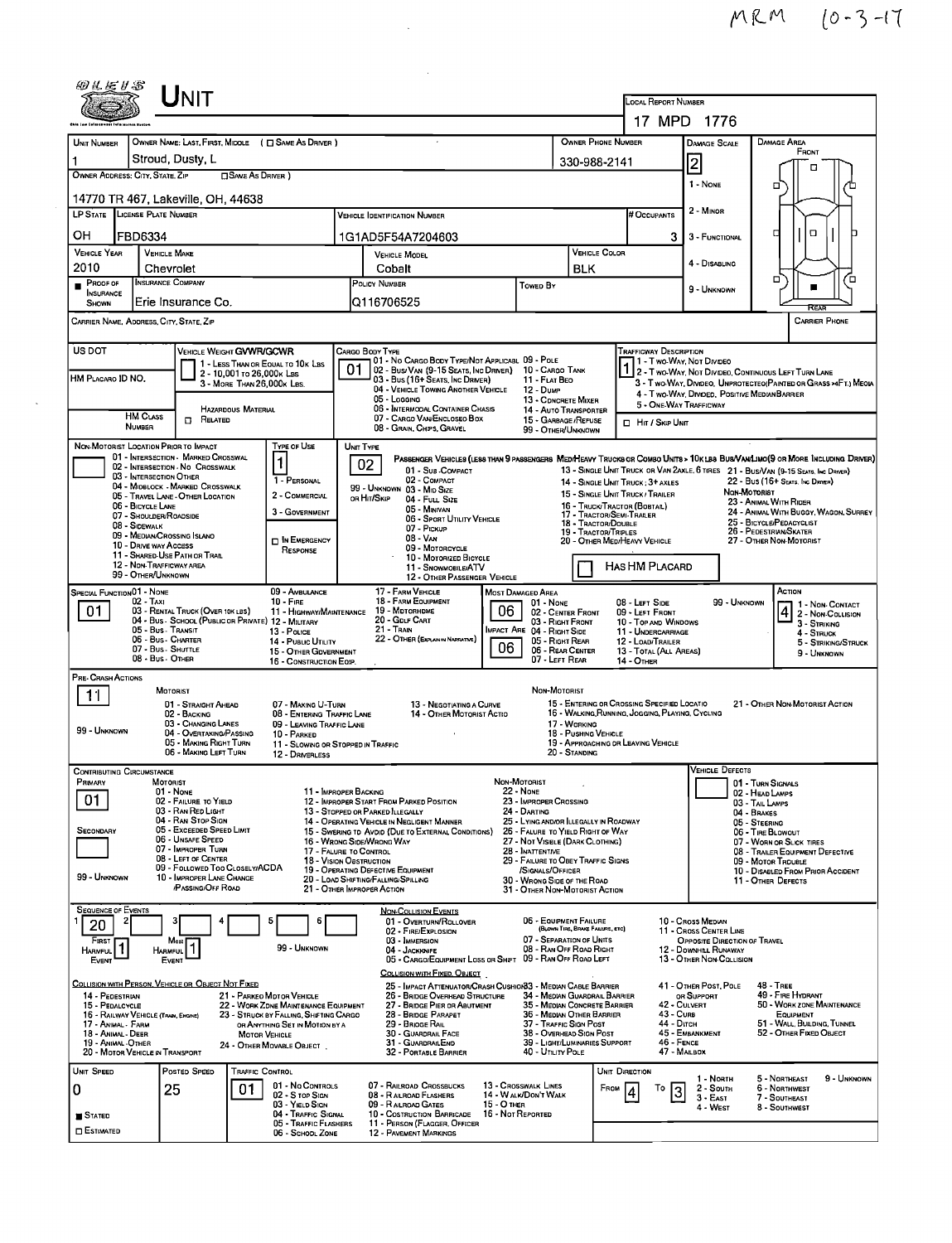$\mathcal{L}^{\text{max}}_{\text{max}}$  ,  $\mathcal{L}^{\text{max}}_{\text{max}}$ 

|                                           |                                                                                                  |                                                                                            |                                                                                                                                                         |                                                                                           |                                                                               |                                                                                                 |                                                       | MUM                                                                                         |                     |
|-------------------------------------------|--------------------------------------------------------------------------------------------------|--------------------------------------------------------------------------------------------|---------------------------------------------------------------------------------------------------------------------------------------------------------|-------------------------------------------------------------------------------------------|-------------------------------------------------------------------------------|-------------------------------------------------------------------------------------------------|-------------------------------------------------------|---------------------------------------------------------------------------------------------|---------------------|
|                                           |                                                                                                  |                                                                                            |                                                                                                                                                         |                                                                                           |                                                                               |                                                                                                 |                                                       |                                                                                             |                     |
|                                           |                                                                                                  |                                                                                            |                                                                                                                                                         |                                                                                           |                                                                               |                                                                                                 |                                                       |                                                                                             |                     |
|                                           | Unit                                                                                             |                                                                                            |                                                                                                                                                         |                                                                                           |                                                                               | LOCAL REPORT NUMBER                                                                             | 17 MPD 1776                                           |                                                                                             |                     |
| UNIT NUMBER                               |                                                                                                  | OWNER NAME: LAST, FIRST, MIDDLE ( C SAME AS DRIVER )                                       |                                                                                                                                                         |                                                                                           |                                                                               | OWNER PHONE NUMBER                                                                              | <b>DAMAGE SCALE</b>                                   | DAMAGE AREA                                                                                 |                     |
| 2                                         | Schie, Robert, A                                                                                 |                                                                                            |                                                                                                                                                         |                                                                                           |                                                                               | 419-651-8020                                                                                    | 2                                                     | FRONT                                                                                       |                     |
| OWNER ADDRESS: CITY, STATE, ZIP           |                                                                                                  | □ SAME AS DRIVER)                                                                          |                                                                                                                                                         |                                                                                           |                                                                               |                                                                                                 | 1 - NONE                                              | α                                                                                           |                     |
|                                           | 14688, Lakeville, OH, 44638<br>LP STATE LICENSE PLATE NUMBER                                     |                                                                                            | <b>VEHICLE IDENTIFICATION NUMBER</b>                                                                                                                    |                                                                                           |                                                                               | # Occupants                                                                                     | 2 - MINOR                                             |                                                                                             |                     |
| OН                                        | 468YYZ                                                                                           |                                                                                            | 1FMCU9DG9BKA57829                                                                                                                                       | 1                                                                                         | 3 - FUNCTIONAL                                                                | α<br>о                                                                                          |                                                       |                                                                                             |                     |
| <b>VEHICLE YEAR</b><br>2011               | <b>VEHICLE MAKE</b><br>Ford                                                                      |                                                                                            | VEHICLE MOOFL<br>Escape                                                                                                                                 | <b>VEHICLE COLOR</b><br>SIL                                                               | 4 - Disabling                                                                 |                                                                                                 |                                                       |                                                                                             |                     |
| PROOF OF<br><b>INSURANCE</b>              | INSURANCE COMPANY                                                                                |                                                                                            | POLICY NUMBER                                                                                                                                           | Toweo By                                                                                  |                                                                               |                                                                                                 | 9 - UNKNOWN                                           | α<br>$\Box$                                                                                 | ′ □                 |
| SHOWN                                     | Progressive<br>Carrier Name, Address, City, State, Zip                                           |                                                                                            | 38528309                                                                                                                                                |                                                                                           |                                                                               |                                                                                                 |                                                       | <b>CARRIER PHONE</b>                                                                        |                     |
|                                           |                                                                                                  |                                                                                            |                                                                                                                                                         |                                                                                           |                                                                               |                                                                                                 |                                                       |                                                                                             |                     |
| US DOT                                    |                                                                                                  | VEHICLE WEIGHT GVWR/GCWR<br>1 - LESS THAN OR EQUAL TO 10K LBS<br>2 - 10,001 To 26,000K Las | CARGO BODY TYPE<br>01 - No CARGO BODY TYPE/NOT APPLICABL 09 - POLE<br>02 - Bus/Van (9-15 Seats, Inc Driver) 10 - Cargo Tank                             |                                                                                           |                                                                               | <b>TRAFFICWAY DESCRIPTION</b>                                                                   |                                                       | 1 1 - Two-Way, Not Divided<br>1 2 - Two-Way, Not Divideo, Continuous Left Turn Lane         |                     |
| HM PLACARD ID NO.                         |                                                                                                  | 3 - MORE THAN 26,000K LBS.                                                                 | 03 - Bus (16+ SEATS, INC DRIVER)<br>04 - VEHICLE TOWING ANOTHER VEHICLE<br>05 - LOGGING                                                                 | 12 - Duwe                                                                                 | 11 - FLAT BED                                                                 |                                                                                                 | 4 - Two-Way, Divideo, Positive Median Barrier         | 3 - T WO-WAY, DIVIDED, UNPROTECTED (PAINTED OR GRASS > FT.) MEDIA                           |                     |
|                                           | <b>HM CLASS</b><br>$\Box$ Related                                                                | Hazardous Material                                                                         | 06 - INTERMODAL CONTAINER CHASIS<br>07 - CARGO VAN ENCLOSED BOX                                                                                         |                                                                                           | 13 - CONCRETE MIXER<br>14 - AUTO TRANSPORTER<br>15 - GARBAGE /REFUSE          | <b>El Hit / Skip Unit</b>                                                                       | 5 - ONE-WAY TRAFFICWAY                                |                                                                                             |                     |
|                                           | <b>NUMBER</b><br>NON-MOTORIST LOCATION PRIOR TO IMPACT                                           | TYPE OF USE                                                                                | 08 - GRAIN, CHIPS, GRAVEL<br>UNIT TYPE                                                                                                                  |                                                                                           | 99 - OTHER/UNKNDWN                                                            |                                                                                                 |                                                       |                                                                                             |                     |
|                                           | 01 - INTERSECTION - MARKED CROSSWAL<br>02 - INTERSECTION - NO CROSSWALK                          | $\mathbf{1}$                                                                               | PASSENGER VEHICLES (LESS THAN 9 PASSENGERS MED/HEAVY TRUCKS OR COMBO UNITS » 10K LES BUS/VAN/LIMO(9 OR MORE INCLUDING DRIVER)<br>06<br>01 - Sub COMPACT |                                                                                           |                                                                               | 13 - SINGLE UNIT TRUCK OR VAN ZAXLE, 6 TIRES 21 - BUS/VAN (9-15 SEATS, INC DRIVER)              |                                                       |                                                                                             |                     |
|                                           | 03 - INTERSECTION OTHER<br>04 - MIDBLOCK - MARKED CROSSWALK<br>05 - TRAVEL LANE - OTHER LOCATION | 1 - PERSONAL<br>2 - COMMERCIAL                                                             | 02 - COMPACT<br>99 - UNKNOWN 03 - MID SIZE<br>ов Ніт/Skip<br>04 - FULL SIZE                                                                             |                                                                                           |                                                                               | 14 - SINGLE UNIT TRUCK: 3+ AXLES<br>15 - SINGLE UNIT TRUCK / TRAILER                            |                                                       | 22 - BUS (16+ SEATS, INC DRIVER)<br>NON-MOTORIST                                            |                     |
|                                           | 06 - BICYCLE LANE<br>07 - SHOULDER/ROADSIDE<br>08 - SIDEWALK                                     | 3 - GOVERNMENT                                                                             | 05 - MINIVAN<br>06 - SPORT UTILITY VEHICLE                                                                                                              |                                                                                           |                                                                               | 16 - TRUCK/TRACTOR (BOBTAIL)<br>17 - TRACTOR/SEMI-TRAILER<br>18 - TRACTOR/DOUBLE                |                                                       | 23 - ANIMAL WITH RIDER<br>24 - ANIMAL WITH BUGGY, WAGON, SURREY<br>25 - BICYCLE/PEDACYCLIST |                     |
|                                           | 09 - MEDIAN/CROSSING ISLAND<br>10 - DRIVE WAY ACCESS                                             | IN EMERGENCY<br>RESPONSE                                                                   | 07 - Pickup<br>$08 - V_{AN}$<br>09 - MOTORCYCLE                                                                                                         |                                                                                           |                                                                               | 19 - TRACTOR/TRIPLES<br>20 - OTHER MED/HEAVY VEHICLE                                            |                                                       | 26 - PEDESTRIAN/SKATER<br>27 - OTHER NON-MOTORIST                                           |                     |
|                                           | 11 - SHARED-USE PATH OR TRAIL<br>12 - NON-TRAFFICWAY AREA<br>99 - OTHER/UNKNOWN                  |                                                                                            | 10 - MOTORIZED BICYCLE<br>11 - SNOWMOBILE/ATV                                                                                                           |                                                                                           |                                                                               | <b>HAS HM PLACARD</b>                                                                           |                                                       |                                                                                             |                     |
| SPECIAL FUNCTION 01 - NONE                | 02 - TAXI                                                                                        | 09 - AMBULANCE<br>$10 -$ Fine                                                              | 12 - OTHER PASSENGER VEHICLE<br>17 - FARM VEHICLE<br>18 - FARM EQUIPMENT                                                                                | <b>MOST DAMAGED AREA</b>                                                                  |                                                                               | 08 - LEFT SIDE                                                                                  | 99 - UNKNOWN                                          | ACTION                                                                                      |                     |
| 01                                        | 03 - RENTAL TRUCK (OVER 10KLBS)                                                                  | 11 - HIGHWAY/MAINTENANCE<br>04 - Bus - SCHOOL (PUBLIC OR PRIVATE) 12 - MILITARY            | 19 - Мотопноме<br>20 - Golf Cart                                                                                                                        | 02 <sub>1</sub>                                                                           | $01 - None$<br>02 - CENTER FRONT<br>03 - RIGHT FRONT                          | 09 - LEFT FRONT<br>10 - TOP AND WINDOWS                                                         |                                                       | 1 1 - Non-Contact<br>3 - STRIKING                                                           | 2 - Non-Collision   |
|                                           | 05 - Bus - Transit<br>06 - Bus - Charter<br>07 - Bus - SHUTTLE                                   | 13 - POLICE<br>14 - PUBLIC UTILITY<br>15 - OTHER GOVERNMENT                                | 21 - Tran<br>22 - OTHER (EXPLAIN IN NARRATIVE)                                                                                                          | MPACT ARE 04 - RIGHT SIDE<br>02 <sub>2</sub>                                              | 05 - RIGHT REAR<br>06 - REAR CENTER                                           | 11 - UNDERCARRIAGE<br>12 - LOAD/TRAILER<br>13 - TOTAL (ALL AREAS)                               |                                                       | $4 -$ STRUCK<br>9 - UNKNOWN                                                                 | 5 - STRIKING/STRUCK |
| PRE- CRASH ACTIONS                        | 08 - Bus - Other                                                                                 | 16 - CONSTRUCTION EOIP.                                                                    |                                                                                                                                                         |                                                                                           | 07 - LEFT REAR                                                                | 14 - Отнев                                                                                      |                                                       |                                                                                             |                     |
| 01                                        | MOTORIST                                                                                         |                                                                                            |                                                                                                                                                         |                                                                                           | NON-MOTORIST                                                                  |                                                                                                 |                                                       |                                                                                             |                     |
|                                           | 01 - Straight Ahead<br>02 - BACKING<br>03 - CHANGING LANES                                       | 07 - Making U-1 urn<br>08 - ENTERING TRAFFIC LANE<br>09 - LEAVING TRAFFIC LANE             | 3 - Negotiating a Curve<br>14 - OTHER MOTORIST ACTIO                                                                                                    |                                                                                           | 17 - WORKING                                                                  | 15 - ENTERING OR CROSSING SPECIFIED LOCATIO<br>16 - WALKING, RUNNING, JOGGING, PLAYING, CYCLING |                                                       | ZI - UTHER NON-MOTORIST ACTION                                                              |                     |
| 99 - UNKNOWN                              | 04 - OVERTAKING/PASSING<br>05 - MAKING RIGHT TURN<br>06 - MAKING LEFT TURN                       | 10 - PARKED<br>11 - Slowing or Stopped in Traffic<br>12 - DRIVERLESS                       |                                                                                                                                                         |                                                                                           | 18 - PUSHING VEHICLE<br>20 - STANDING                                         | 19 - APPROACHING OR LEAVING VEHICLE                                                             |                                                       |                                                                                             |                     |
| <b>CONTRIBUTING CIRCUMSTANCE</b>          |                                                                                                  |                                                                                            |                                                                                                                                                         |                                                                                           |                                                                               |                                                                                                 | <b>VEHICLE DEFECTS</b>                                |                                                                                             |                     |
| PRIMARY<br>09                             | MOTORIST<br>$01 - None$<br>02 - FAILURE TO YIELD                                                 | 11 - IMPROPER BACKING                                                                      | 12 - IMPROPER START FROM PARKED POSITION                                                                                                                | NON-MOTORIST<br><b>22 - NONE</b><br>23 - IMPROPER CRDSSING                                |                                                                               |                                                                                                 |                                                       | 01 - TURN SIGNALS<br>02 - HEAD LAMPS<br>03 - TAIL LAMPS                                     |                     |
| SECONDARY                                 | 03 - RAN RED LIGHT<br>04 - RAN STOP SIGN<br>05 - Exceepeo Speep LIMIT                            |                                                                                            | 13 - STOPPEO OR PARKEO ILLEGALLY<br>14 - OPERATING VEHICLE IN NEGLIGENT MANNER                                                                          | 24 - DARTING                                                                              |                                                                               | 25 - LYING AND/OR ILLEGALLY IN ROADWAY                                                          |                                                       | 04 - BRAKES<br>05 - STEERING                                                                |                     |
|                                           | 06 - UNSAFE SPEED<br>07 - IMPROPER TURN                                                          | 17 - FALURE TO CONTROL                                                                     | 15 - SWERING TO AVOID (DUE TO EXTERNAL CONDITIONS)<br>16 - WRONG SIDE/WRONG WAY                                                                         | 26 - FALURE TO YIELD RIGHT OF WAY<br>27 - NOT VISIBLE (DARK CLOTHING)<br>28 - INATTENTIVE |                                                                               |                                                                                                 |                                                       | 06 - TIRE BLOWOUT<br>07 - WORN OR SLICK TIRES<br>08 - TRAILER EQUIPMENT DEFECTIVE           |                     |
| 99 - UNKNOWN                              | 08 - LEFT OF CENTER<br>09 - FOLLOWED TOO CLOSELY/ACDA<br>10 - IMPROPER LANE CHANGE               |                                                                                            | 18 - VISION OBSTRUCTION<br>19 - OPERATING DEFECTIVE EQUIPMENT<br>20 - LOAD SHIFTING/FALLING/SPILLING                                                    | 29 - FAILURE TO OBEY TRAFFIC SIGNS<br>30 - WRONG SIDE OF THE ROAD                         | /SIGNALS/OFFICER                                                              |                                                                                                 |                                                       | 09 - MOTOR TROUBLE<br>10 - DISABLEO FROM PRIOR ACCIDENT<br>11 - OTHER DEFECTS               |                     |
|                                           | <b>PASSING/OFF ROAD</b>                                                                          |                                                                                            | 21 - OTHER IMPROPER ACTION                                                                                                                              | 31 - OTHER NON-MOTORIST ACTION                                                            |                                                                               |                                                                                                 |                                                       |                                                                                             |                     |
| <b>SEQUENCE OF EVENTS</b><br>20           |                                                                                                  | 5<br>6                                                                                     | <b>NON-COLLISION EVENTS</b><br>01 - Overturn/Rollover                                                                                                   |                                                                                           | 06 - EQUIPMENT FAILURE<br>(BLOWN TIRE, BRAKE FAILURE, ETC)                    |                                                                                                 | 10 - Cross Median<br>11 - Cross CENTER LINE           |                                                                                             |                     |
| FIRST<br>$\mathbf{1}$<br><b>HARMFUL</b>   | Most<br><b>Harmful</b>                                                                           | 99 - UNKNOWN                                                                               | 02 - FIRE/EXPLOSION<br>03 - IMMERSION<br>04 - JACKKNIFE                                                                                                 |                                                                                           | 07 - SEPARATION OF UNITS<br>08 - RAN OFF RDAD RIGHT                           |                                                                                                 | OPPOSITE DIRECTION OF TRAVEL<br>12 - DOWNHILL RUNAWAY |                                                                                             |                     |
| EVENT                                     | EVENT                                                                                            |                                                                                            | 05 - CARGO/EOUIPMENT LOSS OR SHIFT 09 - RAN OFF RDAD LEFT<br>COLLISION WITH FIXED, OBJECT                                                               |                                                                                           |                                                                               |                                                                                                 | 13 - OTHER NON-COLLISION                              |                                                                                             |                     |
| 14 - PEDESTRIAN<br>15 - PEDALCYCLE        | COLLISION WITH PERSON, VEHICLE OR OBJECT NOT EXED                                                | 21 - PARKED MOTOR VEHICLE<br>22 - WORK ZONE MAINTENANCE EQUIPMENT                          | 25 - IMPACT ATTENUATOR/CRASH CUSHION33 - MEDIAN CABLE BARRIER<br>26 - BRIDGE OVERHEAD STRUCTURE<br>27 - BRIDGE PIER OR ABUTMENT                         |                                                                                           |                                                                               | 34 - MEDIAN GUARDRAIL BARRIER<br>35 - MEDIAN CONCRETE BARRIER                                   | 41 - Other Post, Pole<br>OR SUPPORT<br>42 - CULVERT   | 48 - TREE<br>49 - FIRE HYDRANT<br>50 - WORK ZONE MAINTENANCE                                |                     |
| 17 - Animal - Farm                        | 16 - RAILWAY VEHICLE (TRAIN, ENGINE)                                                             | 23 - STRUCK BY FALLING, SHIFTING CARGO<br>OR ANYTHING SET IN MOTION BY A                   | 28 - Bridge Parapet<br>29 - Bridge Rail                                                                                                                 |                                                                                           | 36 - Median Other Barrier<br>37 - Traffic Sign Post                           | 43 - Cuna<br>44 - Опсн                                                                          |                                                       | EQUIPMENT<br>51 - WALL, BUILDING, TUNNEL                                                    |                     |
| 18 - Animal - Deer<br>19 - ANIMAL - OTHER | 20 - MOTOR VEHICLE IN TRANSPORT                                                                  | <b>MOTOR VEHICLE</b><br>24 - OTHER MOVABLE OBJECT                                          | 30 - GUARDRAIL FACE<br>31 - GuardrailEnd<br>32 - PORTABLE BARRIER                                                                                       |                                                                                           | 38 - Overhead Sign Post<br>39 - LIGHT/LUMINARIES SUPPORT<br>40 - UTILITY POLE | 46 - FENCE                                                                                      | 45 - Емванкмент<br>47 - MAILBOX                       | 52 - OTHER FIXED OBJECT                                                                     |                     |
| UNIT SPEED                                | POSTED SPEED                                                                                     | TRAFFIC CONTROL                                                                            |                                                                                                                                                         |                                                                                           |                                                                               | UNIT DIRECTION                                                                                  | 1 - North                                             | 5 - NORTHEAST                                                                               | 9 - UNKNOWN         |
| 15                                        | 25                                                                                               | 01 - No CONTROLS<br>01<br>02 - S TOP SIGN<br>03 - YIELD SIGN                               | 07 - RAILROAD CROSSBUCKS<br>08 - RAILROAD FLASHERS<br>09 - RAILROAD GATES                                                                               | 13 - CROSSWALK LINES<br>14 - W ALK/DDN'T WALK<br>15 - О тнев                              |                                                                               | То<br>FROM                                                                                      | 2 - South<br>$3 - E$ AST                              | 6 - NORTHWEST<br>7 - SOUTHEAST                                                              |                     |
| $\square$ Stated<br><b>ESTIMATEO</b>      |                                                                                                  | 04 - TRAFFIC SIGNAL<br>05 - TRAFFIC FLASHERS                                               | 10 - COSTRUCTION BARRICADE 16 - NOT REPORTED<br>11 - PERSON (FLAGGER, OFFICER                                                                           |                                                                                           |                                                                               |                                                                                                 | 4 WEST                                                | 8 - Southwest                                                                               |                     |
|                                           |                                                                                                  | 06 - SCHOOL ZONE                                                                           | 12 - PAVEMENT MARKINGS                                                                                                                                  |                                                                                           |                                                                               |                                                                                                 |                                                       |                                                                                             |                     |

 $\mathcal{L}^{\text{max}}_{\text{max}}$  and  $\mathcal{L}^{\text{max}}_{\text{max}}$